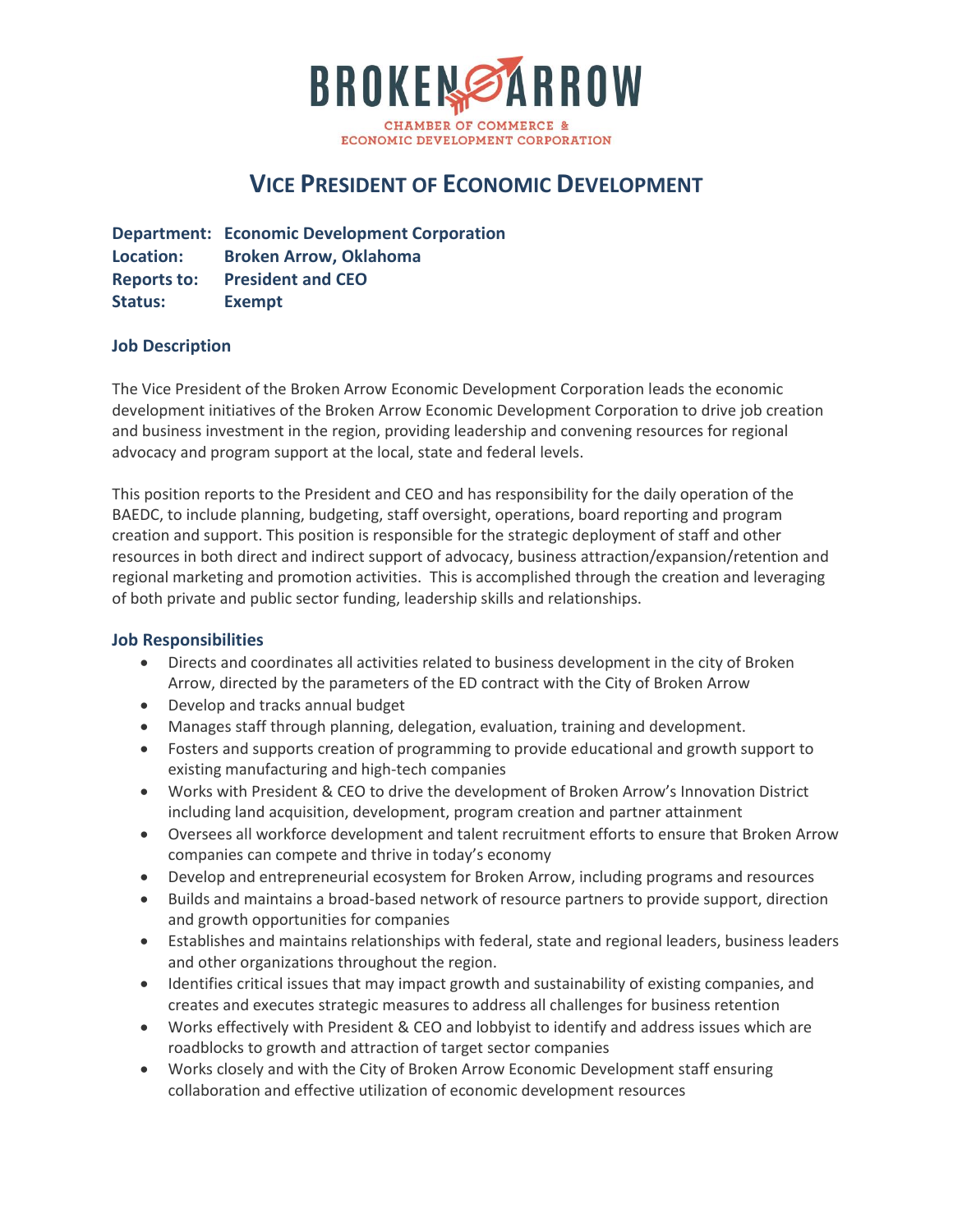- Manages staff though effective planning, delegation, evaluation, training and development
- Ensures compliance with all city economic development contracts and provides invoicing and reporting on a timely manner
- Prepares and disseminates information on economic development and growth appropriately to board
- Participates in formulating and administering of programming and policies, as well as the development of long-range goals, related to the EDC and Chamber of Commerce
- Works with state and regional partners in efforts to attract related industry cluster companies, responding to RFPs and RFIs in a timely, efficient manner
- Participates in Select Oklahoma and FDI teams at the state level
- Participates and maintains board membership in economic development-based organizations
- Works cooperatively with the Broken Arrow Chamber of Commerce to promote, host and facilitate programming and events related to business development
- Performs other job duties and participates in other special projects, as assigned

### **Skills Required**

- Ability to make effective and persuasive presentations on complex topics to senior management, the Board of Directors, government officials, business executives and outside funders
- Strategic thinker with a track record of execute and implementing initiatives
- Highly motivated self-starter that possesses strong organizational, analytical and time management skills to be able to handle multiple projects and priorities, anticipate the needs of prospects and exhibits good follow-through skills.
- Deadline oriented, highly disciplined, and can self-manage
- Strong analytical and product management skills required, including a thorough understanding of how to work with local government and media officials
- Excellent verbal and written communication skills, the ability to interact professionally with diverse group of executives, managers, subject matter experts, operations, and technical staff.

## **Experience Level**

- Five to seven years of progressively more responsible experience in economic development
- Proven track record leading economic development initiatives at the local and/or county level
- Proven track record of retaining and attracting businesses to a location, preferably primary jobs
- 10+ years demonstrated previous management experience, non-profit leadership
- Management experience in development and coaching of staff.
- Proven experience in developing and maintaining strategic relationships with elected and appointed officials, state and federal resource partners and regional development groups.
- Experience in resource planning, including budgeting, fundraising and program development
- Proven ability to create growth opportunities and create business and job growth strategies through influence and resources
- Thorough knowledge and understanding of economic development practices and principles
- Expertise in the use of data to analyze demographics and industry related information to understand local economic conditions and forecasting
- Strong understanding of public policy process and how government operates on a local, state and federal level
- Knowledge of Northeast Oklahoma preferred, including Oklahoma state incentives.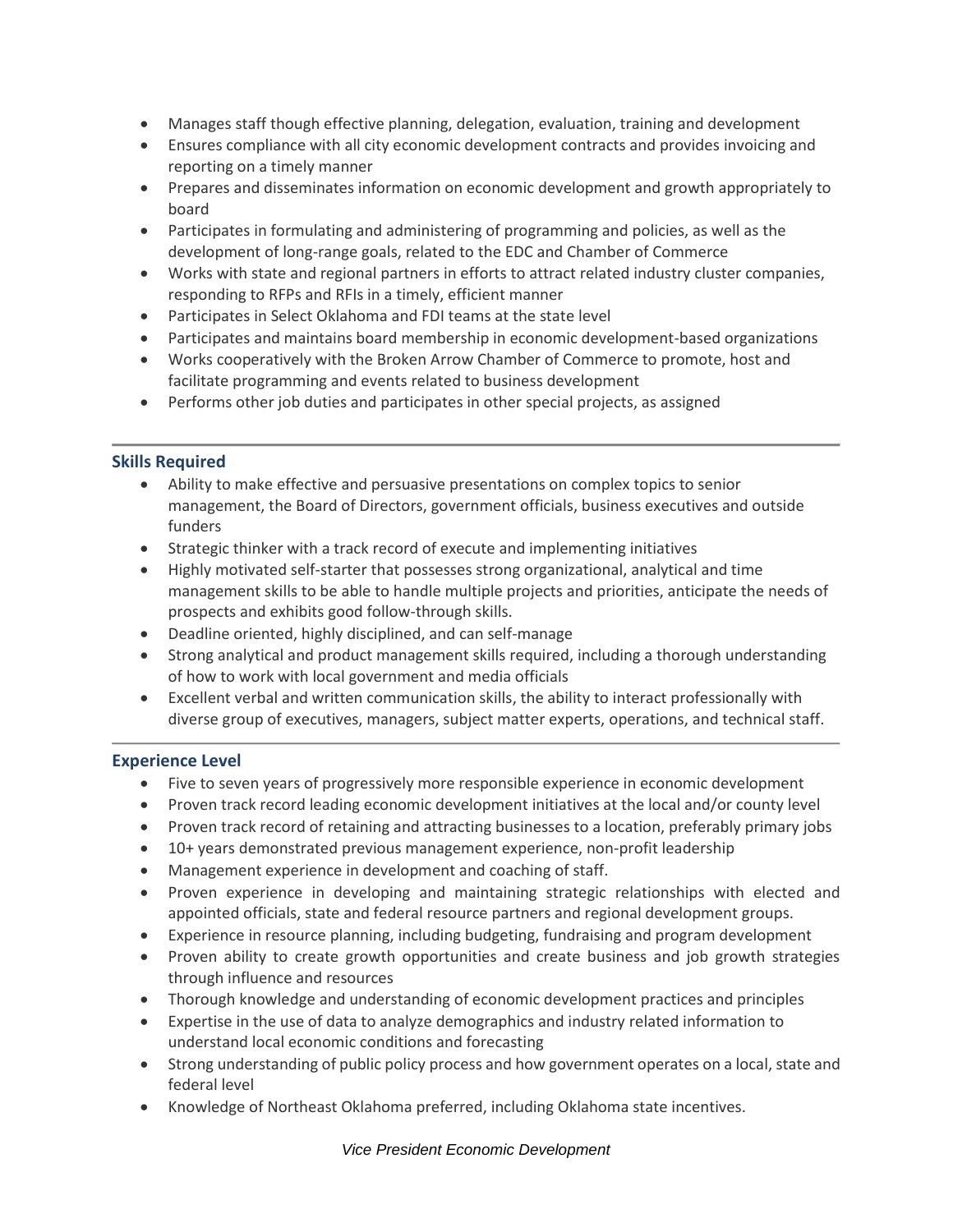#### **Education Requirement**

- Bachelor's Degree in economic development, political science, public policy, urban studies, real estate, government administration, land development or master planning, or similar field. Master's degree preferred but not necessary. An equivalent combination of education, training and experience may be considered when competency is demonstrated.
- Certification in the field of Economic Development, Planning or Chamber Management is also preferred.

#### **Physical/Mental Requirements**

- The BA Chamber is committed to continuous personal development including tactical skills as well as transformational soft skills. The position will require proficiency at the following EI (emotional intelligence) skills:
	- o Teamwork and collaboration, self-awareness, organizational awareness, self-control, adaptability, transparency, initiative
	- $\circ$  Demonstrated ability to work effectively under pressure while meeting deadlines.
- Employee is regularly required to verbally communicate
- Specific visions abilities required by this job include close vision, distance vision, color vision, peripheral vision, depth perception, ability to adjust focus
- Must be able to stand and move intermittently throughout the work day
- Must possess sight/hearing senses to adequately perform the functions of the job
- May be required to sit or stand for long periods of time
- May be required to lift up to twenty-five (25) pounds

#### **Working Conditions/Environmental Exposures**

- Work is normally performed in a climate-controlled office or other human factors friendly environment
- Noise level is moderate and includes sounds of normal office environment
- No environmental hazards are encountered in performance of normal job duties
- Position requires some travel outside the state of Oklahoma via car and/or airplane
- Ability to sit for extended periods may be required

This job description is not intended to be an employment contract, nor does it dissolve the "at will" employment relationship.

#### **Base Salary and Benefits**

- The position is full-time salaried position, salary depending on experience
- The Chamber pays for employee's basic health, dental and vision insurance
- $\bullet$  401(k) plan, with % matching
- Basic Life and AD&D insurance
- 14 paid holidays
- Paid vacation
- 12 days sick leave per year